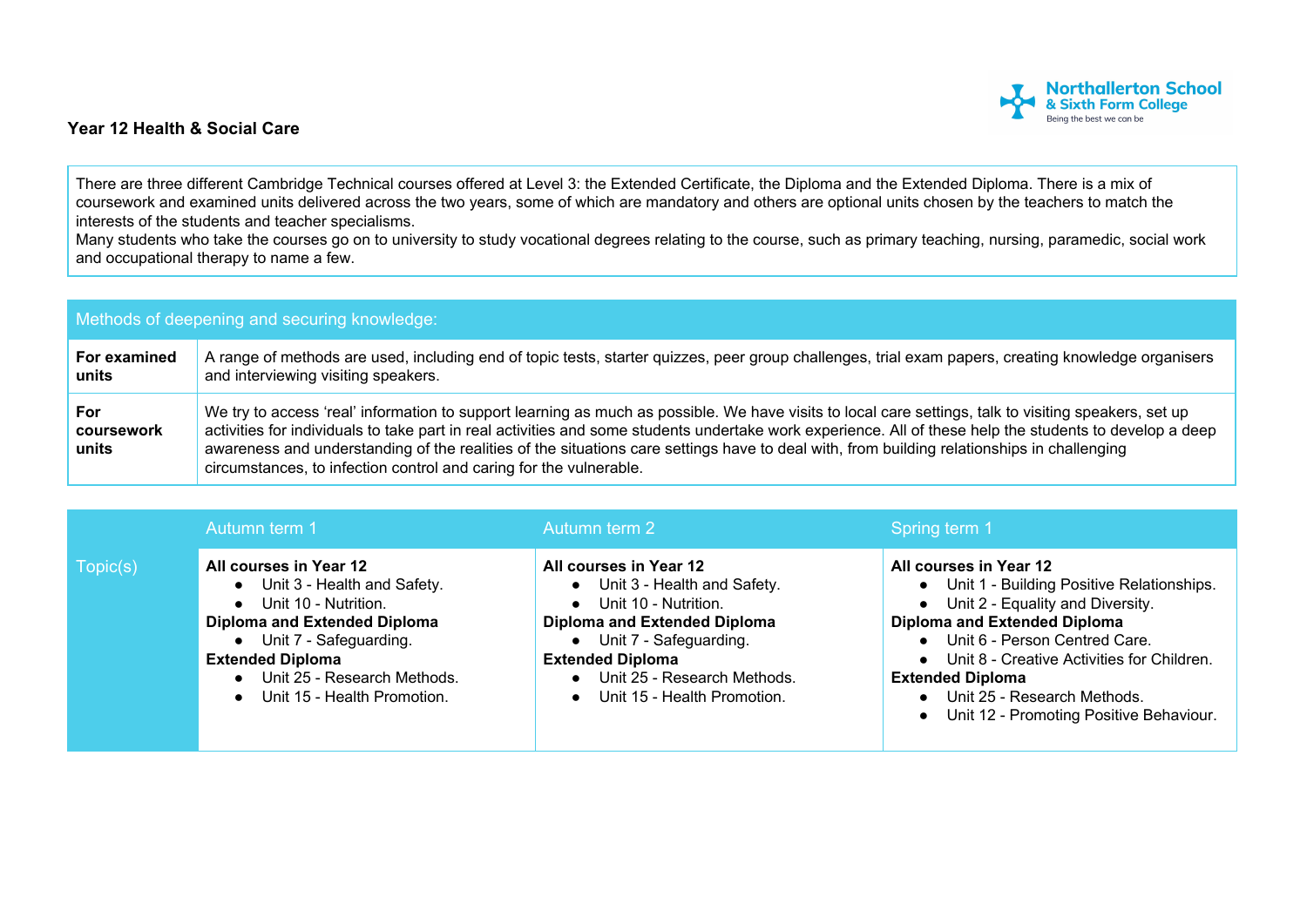| Assessment                                          | Year 12 external exams in January for Units 3                                                                                                                                                                      | Year 12 external exams in January for Units 3                                                                                                                                                            | Year 12 external exams in June for Units 2, 6                                                                                                              |
|-----------------------------------------------------|--------------------------------------------------------------------------------------------------------------------------------------------------------------------------------------------------------------------|----------------------------------------------------------------------------------------------------------------------------------------------------------------------------------------------------------|------------------------------------------------------------------------------------------------------------------------------------------------------------|
|                                                     | and 7.                                                                                                                                                                                                             | and $71$                                                                                                                                                                                                 | and 25.                                                                                                                                                    |
|                                                     | Year 12 coursework deadline December for                                                                                                                                                                           | Year 12 coursework deadline December for                                                                                                                                                                 | Year 12 coursework deadline May for Units 1, 8                                                                                                             |
|                                                     | Units 10 and 15.                                                                                                                                                                                                   | Units 10 and 15.                                                                                                                                                                                         | and 12.                                                                                                                                                    |
| CEIAG (Careers<br>that are linked to<br>that topic) | Outside speakers: children's nurse.<br>Working with local employers, e.g. nursery.<br>Working with children to deliver an activity.<br>Extended Diploma - work experience.<br>Teesside University experience days. | Outside speakers: funeral director.<br>Working with local employers, e.g. nursery.<br>Working with children to deliver an activity.<br>Health and safety officer.<br>Extended Diploma - work experience. | Outside speakers.<br>Working with local employers, e.g. Northdale.<br>Working with children to deliver an activity.<br>Extended Diploma - work experience. |

|                                                            | Spring term 2                                                                                                                                                                                                                                                                                                                            | Summer term 1                                                                                                                                                                                                                   | Summer term 2                                                                                                                                                                                                                   |
|------------------------------------------------------------|------------------------------------------------------------------------------------------------------------------------------------------------------------------------------------------------------------------------------------------------------------------------------------------------------------------------------------------|---------------------------------------------------------------------------------------------------------------------------------------------------------------------------------------------------------------------------------|---------------------------------------------------------------------------------------------------------------------------------------------------------------------------------------------------------------------------------|
| Topic(s)                                                   | All courses in Year 12<br>Unit 1 - Building Positive<br>Relationships.<br>Unit 2 - Equality and Diversity.<br><b>Diploma and Extended Diploma</b><br>Unit 6 - Person Centred Care.<br>Unit 8 - Creative Activities for Children.<br><b>Extended Diploma</b><br>Unit 25 - Research Methods.<br>Unit 12 - Promoting Positive<br>Behaviour. | All courses in Year 12<br>• Unit - 4 Anatomy and Physiology.<br><b>Diploma and Extended Diploma</b><br>Unit 5 - Infection Control.<br>Unit 13 - Sexual Health.<br><b>Extended Diploma</b><br>• Unit 21 - Looked After Children. | All courses in Year 12<br>• Unit - 4 Anatomy and Physiology.<br><b>Diploma and Extended Diploma</b><br>Unit 5 - Infection Control.<br>Unit 13 - Sexual Health.<br><b>Extended Diploma</b><br>• Unit 21 - Looked After Children. |
| <b>Assessment</b>                                          | Year 12 external exams in June for Units 2, 6<br>and 25.<br>Year 12 coursework deadline May for Units 1,<br>8 and 12.                                                                                                                                                                                                                    | Year 12 external exams in January (of Year 13) for<br>Unit 4.<br>Year 12 coursework deadline in December (of<br>Year 13) for Units 5, 13 and 21.                                                                                | Year 12 external exams in January (of Year<br>13) for Unit 4.<br>Year 12 coursework deadline in December (of<br>Year 13) for Units 5, 13 and 21.                                                                                |
| <b>CEIAG</b> (Careers<br>that are linked to<br>that topic) | Outside speakers.<br>Working with local employers.<br>Working with children to deliver an activity.<br>Extended Diploma - work experience.                                                                                                                                                                                               | Outside speakers.<br>Visit a local retirement village and care home.<br>Extended Diploma - work experience.<br>Careers focus - CV/personal statement/career<br>planning.                                                        | Work experience for all Year 12.<br>Summer schools.                                                                                                                                                                             |